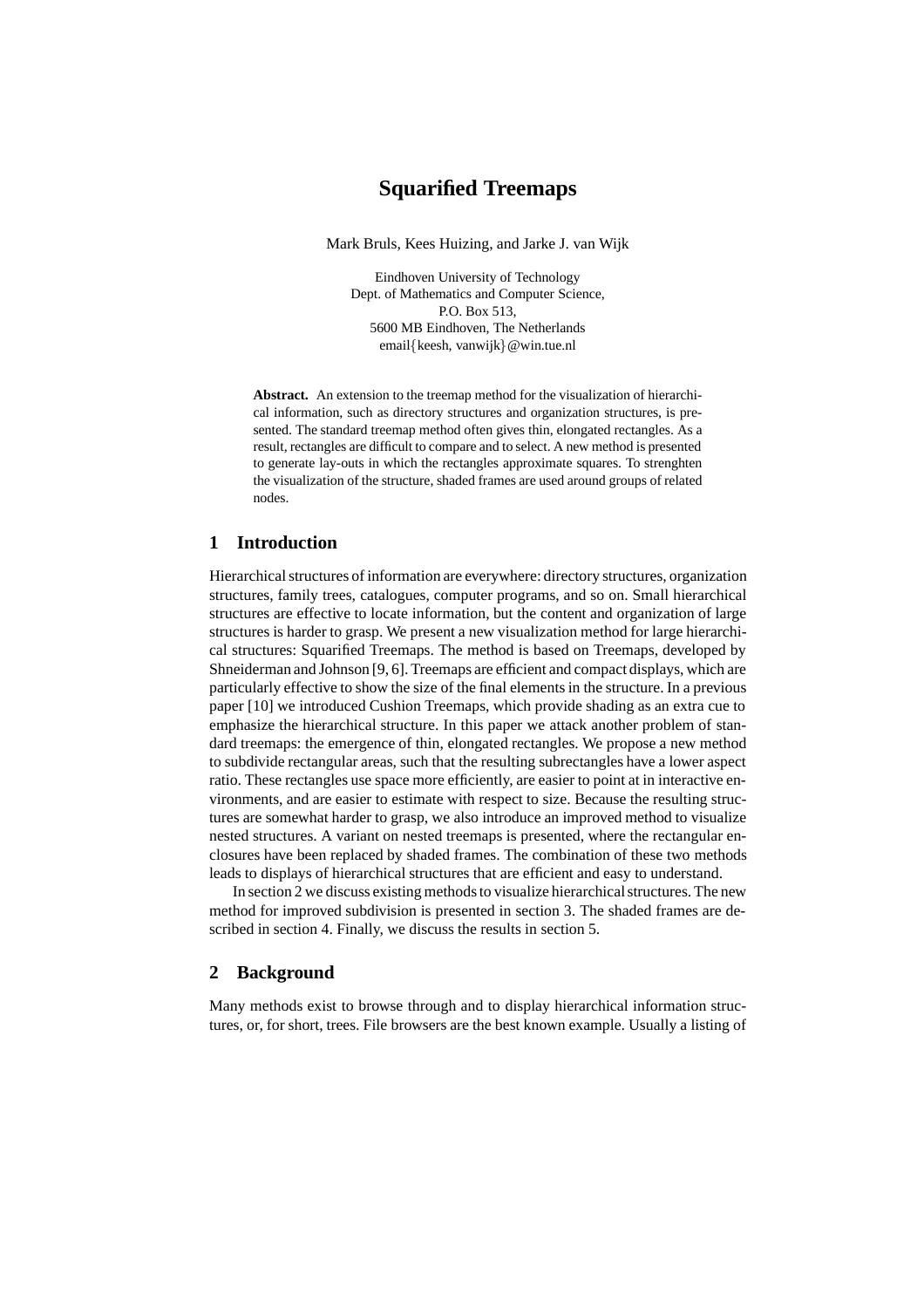the files and directories is used, where the levels in the hierarchy are shown by means of indentation. The number of files and directories that can be shown simultaneously is limited, which is no problem if one knows what to search for. However, if we want to get an overview, or want to answer a more global question, such as: "Why is my disk full?", scrolling, and opening and closing of subdirectories have to be used intensively. During this process it is hard to form a mental image of the overall structure [3].

Many techniques have been proposed to visualize such structures more effectively. An important category are node and link diagrams (fig. 1(a)). Elements are shown as nodes, relations are shown as links from parent to child nodes. Sophisticated techniques have been presented to improve the efficiency and aesthetic qualities of such diagrams, both in 2D and in 3D [7, 5, 1, 2, 8]. Such diagrams are very effective for small trees, but usually fall short when more than a couple of hundred elements have to be visualized simultaneously. The main reason for this limitation is simply that node and link diagrams use the display space inefficiently: Most of the pixels are used as background. Treemaps



**Fig. 1.** Tree diagram

[9, 6] were developed to remedy this problem. The full display space is used to visualize the contents of the tree. Here we present an overview of the concept, an in depth treatment is given in the original references. Figure 1(b) shows an example. Each node (as shown in the tree diagram) has a name (a letter) and an associated size (a number). The size of leaves may represent for instance the size of individual files, the size of non-leaf nodes is the sum of the sizes of its children. The treemap is constructed via recursive subdivision of the initial rectangle. The size of each sub-rectangle corresponds to the size of the node. The direction of subdivision alternates per level: first horizontally, next vertically, etcetera. As a result, the initial rectangle is partitioned into smaller rectangles, such that the size of each rectangle reflects the size of the leaf. The structure of the tree is also reflected in the treemap, as a result of its construction. Color and annotation can be used to give extra information about the leaves.

Treemaps are very effective when size is the most important feature to be displayed. Figure 2(a) shows an overview of a file system: 1400 files are shown and one can effortlessly determine which are the largest ones.

However, treemaps have limitations [4]. One problem is that treemaps often fall short to visualize the structure of the tree. The worst case is a balanced tree, where each parent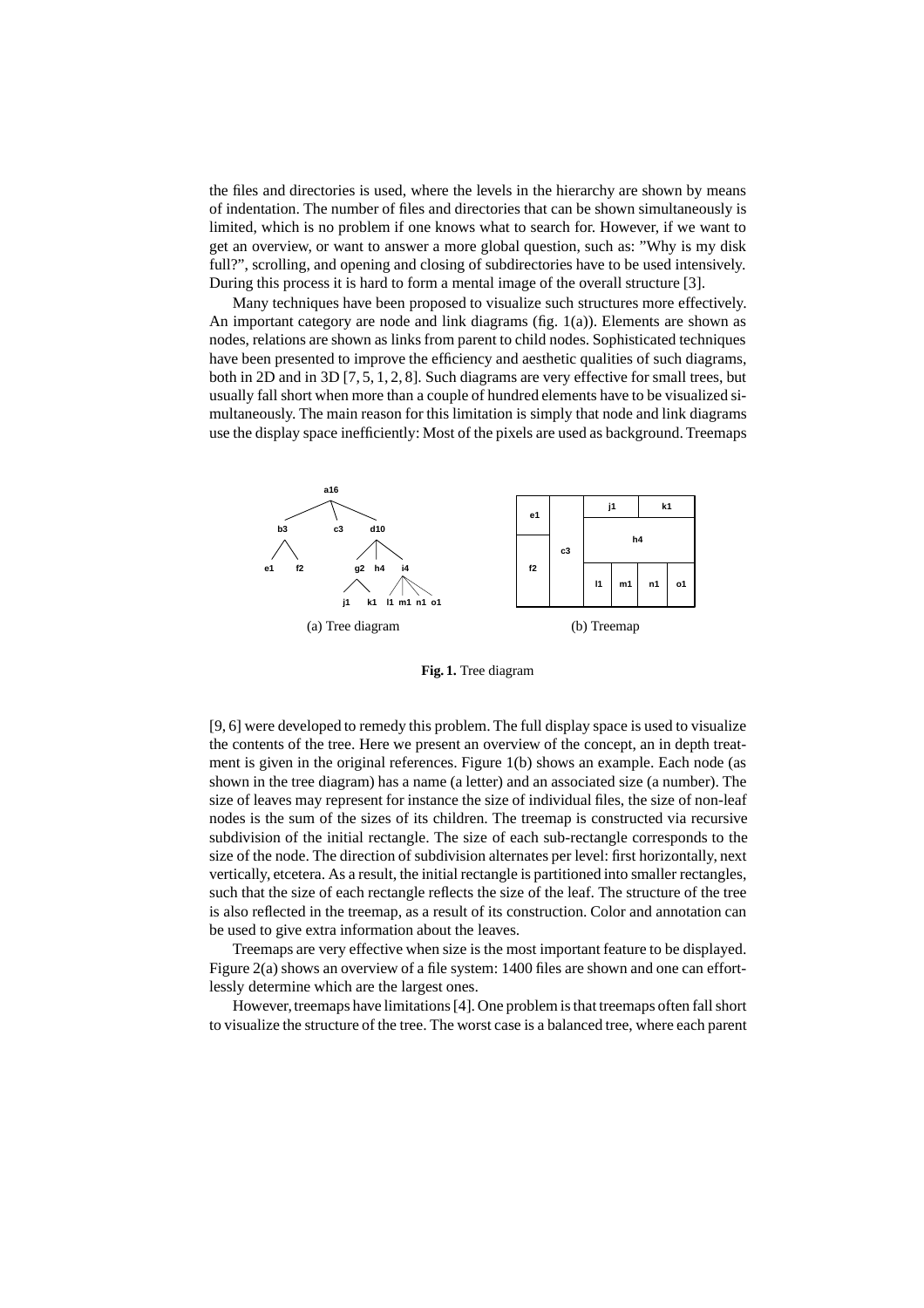

(a) File system (b) Organization

**Fig. 2.** Treemaps

has the same number of children and each leaf has the same size. The treemap degenerates here into a regular grid. As an example, figure 2(b) shows an (artificial) organization chart, modeled after the structure of our university. Six levels in the hierarchy are shown, the final 3060 rectangles denote individual employees. In a previous paper [10] we have shown how shading can be employed to improve the perception of structure.

In this paper we study another problem of treemaps. In both examples thin, elongated rectangles emerge as a result of the straightforward subdivision technique of standard treemaps. All children on a level are treated the same, hence the presentation of a small file is degraded when compared to its larger siblings (think of a large Unix home directory with a small .cshrc in the top level). The presentation of all nodes and leaves as more square-like rectangles has several advantages:

- display space is used more efficiently. The number of pixels to be used for the border is proportional to its circumference. For rectangles this number is minimal if a square is used;
- square items are easier to detect and point at, thin rectangles clutter up and give rise to aliasing errors;
- comparison of the size of rectangles is easier when their aspect ratios are similar;
- the accuracy of the presentation is improved. A rectangle with a prescribed width of, say, 300 pixels, can only present sizes in coarse steps.

These advantages inspired us to study alternative subdivision techniques, where the aim is to use rectangles that are nearly square for the nodes and leaves. In a late stage of the writing of this paper we found that we are not exceptional in this interest. The concept of squarification has been applied independently of our work for a very clear and effective visualization of a stock market [11].

### **3 Squarification**

How can we tesselate a rectangle recursively into rectangles, such that their aspect-ratios (e.g. max(*height*/width, width/height)) approach 1 as close as possible? The number of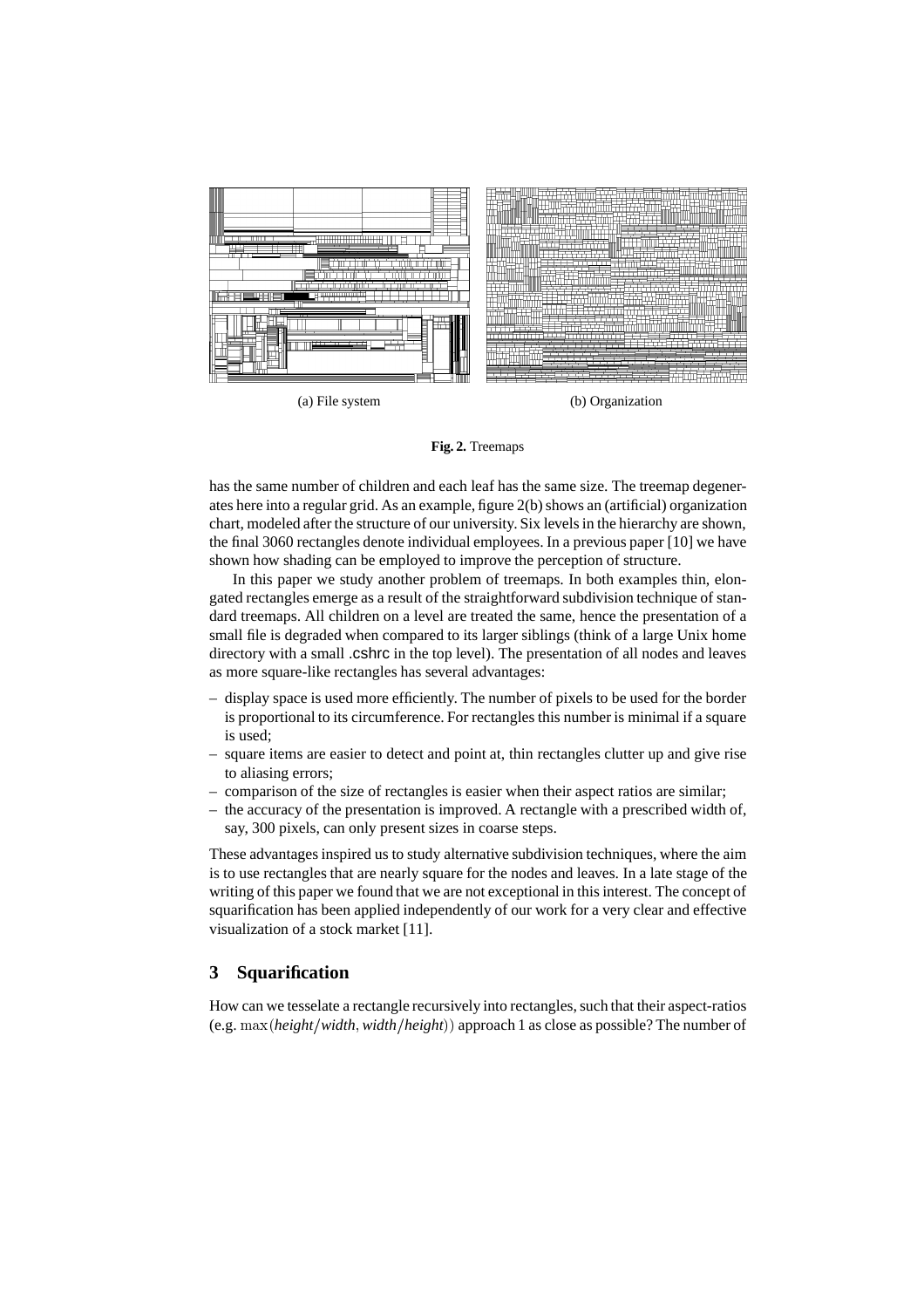all possible tesselations is very large. This problem falls in the category of NP-hard problems. However, for our application we do not need the optimal solution, a good solution that can be computed in short time is required.

We have experimented with many different algorithms. In this section we present a method that (empirically) turned out to give the best results. The key idea is based on two notions. First, we do not consider the subdivision for all levels simultaneously. This leads to an explosion in computation time. Instead, we strive to produce square-like rectangles for a set of siblings, given the rectangle where they have to fit in, and apply the same method recursively. The startpoint for a next level will then be a square-like rectangle, which gives good opportunities for a good subdivision. Second, we replace the straigthforward subdivision process for a set of siblings of the standard treemap technique (width or height is given, rectangle is subdivided in one direction) by a process that is similar to the hierarchical subdivision process of the standard treemap.

We present our method first with an example, followed by a description of the complete algorithm.

#### **3.1 Example**

Suppose we have a rectangle with width 6 and height 4, and furthermore suppose that this rectangle must be subdivided in seven rectangles with areas 6, 6, 4, 3, 2, 2, and 1 (figure 3). The standard treemap algorithm uses a simple approach: The rectangle is subdivided either horizontally or vertically. Thin rectangles emerge, with aspect ratios of 16 and 36, respectively.



**Fig. 3.** Subdivision problem

The first step of our algorithm is to split the initial rectangle. We choose for a horizontal subdivision, because the original rectangle is wider than high. We next fill the left half. First we add a single rectangle (figure 4). The aspect ratio of this first rectangle is 8/3. Next we add a second rectangle, above the first. The aspect ratios improve to 3/2. However, if we add the next (area 4) above these original rectangles, the aspect ratio of this rectangle is 4/1. Therefore, we decide that we have reached an optimum for the left half in step two, and start processing the right half.

The initial subdivision we choose here is vertical, because the rectangle is higher than wide. In step 4 we add the rectangle with area 4, followed by the rectangle with area 3 in step 5. The aspect ratio decreases. Addition of the next (area 2) however does not improve the result, so we accept the result of step 5, and start to fill the right top partition.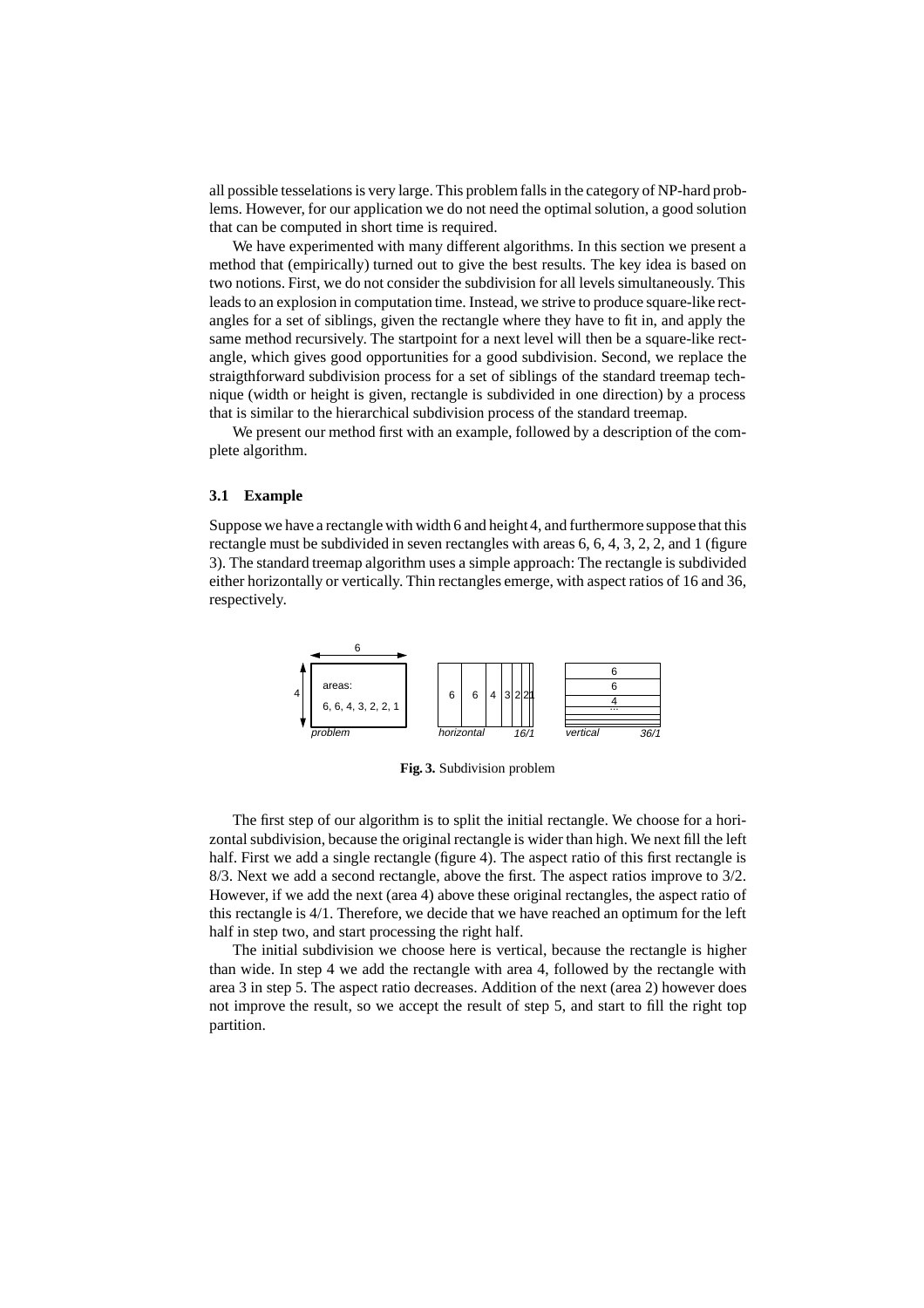

**Fig. 4.** Subdivision algorithm

These steps are repeated until all rectangles have been processed. Again, an optimal result can not be guaranteed, and counterexamples can be set up. The order in which the rectangles are processed is important. We found that a decreasing order usually gives the best results. The initially large rectangle is then filled in first with the larger subrectangles.

### **3.2 Algorithm**

Following the example, we present our algorithm for the layout of the children in one rectangle as a recursive procedure *squarify*. This procedure lays out the rectangles in horizontal and vertical rows. When a rectangle is processed, a decision is made between two alternatives. Either the rectangle is added to the current row, or the current row is fixed and a new row is started in the remaining subrectangle. This decision depends only on whether adding a rectangle to the row will improve the layout of the current row or not.

We assume a datatype *Rectangle* that contains the layout during the computation and is global to the procedure *squarify*. It supports a function *width()* that gives the length of the shortest side of the remaining subrectangle in which the current row is placed and a function *layoutrow*() that adds a new row of children to the rectangle. To keep the description simple, we use some list notation:  $++$  is concatenation of lists,  $[x]$  is the list containing element x, and  $\parallel$  is the empty list. The input of *squarify()* is basically a list of real numbers, representing the areas of the children to be laid out. The list *row* con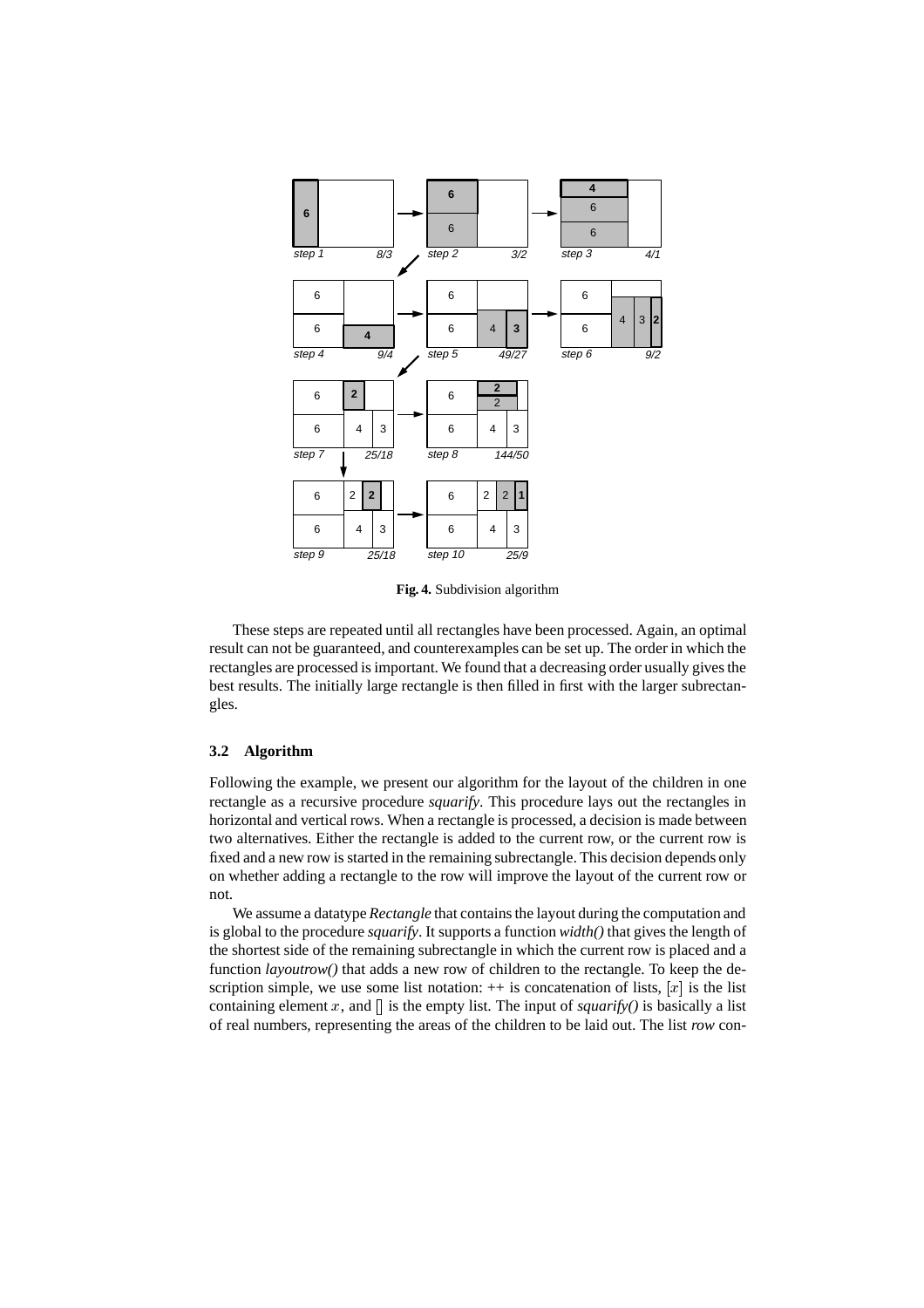tains the rectangles that is currently being laid out. The function*worst()* gives the highest aspect ratio of a list of rectangles, given the length of the side along which they are to be laid out. This function is further discussed below.

**procedure** squarify(**list of real** children, **list of real** row, **real** w) **begin**

```
real c = head(children);
if worst(row, w) \leq worst(row++[c], w) then
      squarify(tail(children), row++[c], w)
else
      layoutrow(row);
      squarify(children, [], width());
fi
```
**end**

Let a list of areas <sup>R</sup> be given and let <sup>s</sup> be their total sum. Then the function *worst* is defined by:

$$
worst(R, w) = \max_{r \in R} (\max(w^2 r / s^2, s^2 / (w^2 r)))
$$

Since one term is increasing in  $r$  and the other is decreasing, this is equal to

$$
\max(w^2r^+/(s^2),s^2/(w^2r^-))
$$

where  $r^+$  and  $r^-$  are the maximum and minimum of R. Hence, the current maximum and minimum of the row that is being laid out.

Applying this algorithm to the data sets of figure 2 results in figure 5. This shows clearly that the algorithm is succesful in the sense that the rectangles are far less elongated and that the black areas with cluttered rectangles have disappeared. However, they also show that the hierarchical structure is far less obvious than with the standard treemap algorithm. The alternating directions scheme aids in providing the viewer with direct cues on the structure, whereas with a less regular scheme these visual cues disappear. When the sizes vary strongly (figure  $5(a)$ ), a subtle cue is provided. From the lower-left corner to the upper-right corner the size of the rectangles decreases, which shows more or less which child-nodes have the same parent. However, when the leaves have the same size (figure 5(b)), this cue is not present.

One way to improve the visualization of the structure is to use cushions (figure 6). However, the global structure is still not obvious, for instance in figure 6(b) it is hard to detect the seven nodes at the highest level. Hence, we have studied additional methods to emphasize the structure.

## **4 Frames**

Nesting was introduced by Shneiderman and Johnson [9, 6] to strengthen the visualization of structure. Each rectangle that represents a non-leaf node is provided with a border to show that its children have the same parent. An example for a binary tree is shown in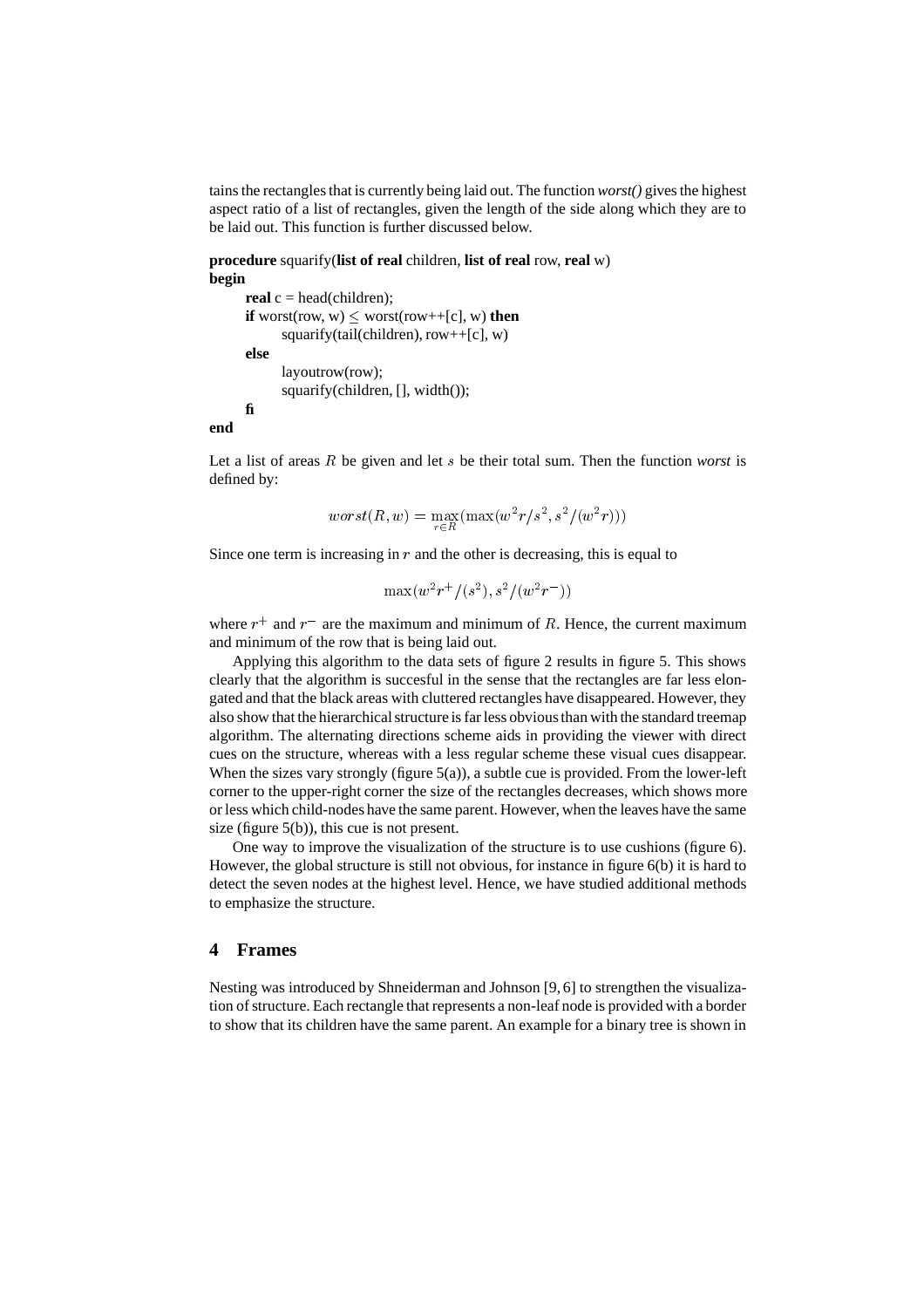

**Fig. 5.** Squarified treemaps



**Fig. 6.** Squarified cushion treemaps

figure 7(a). This method has some disadvantages. Extra screen-space is used, and furthermore, it gives rise to maze-like images, which can be puzzling for the viewer.

However, the second disadvantage can be remedied in a similar way as for the visualization of the nodes. We fill in the borders with grey-shades, based on a simple geometric model (figure 8). The width  $d_l$  in pixels of a border of level l, with  $l = 1, \ldots, n$  is given by:

$$
d_l = \lceil wf^{l-1}\rceil,
$$

where  $w$  is the width of the root level border, and  $f$  a factor that can be used to decrease the width for lower level borders. For the profile of the border we use a parabola:

$$
z_l(r) = a(r + s_l)^2 + b(r + s_l)
$$
, with  

$$
s_l = \sum_{i=1}^{l-1} d_i
$$
,

i=1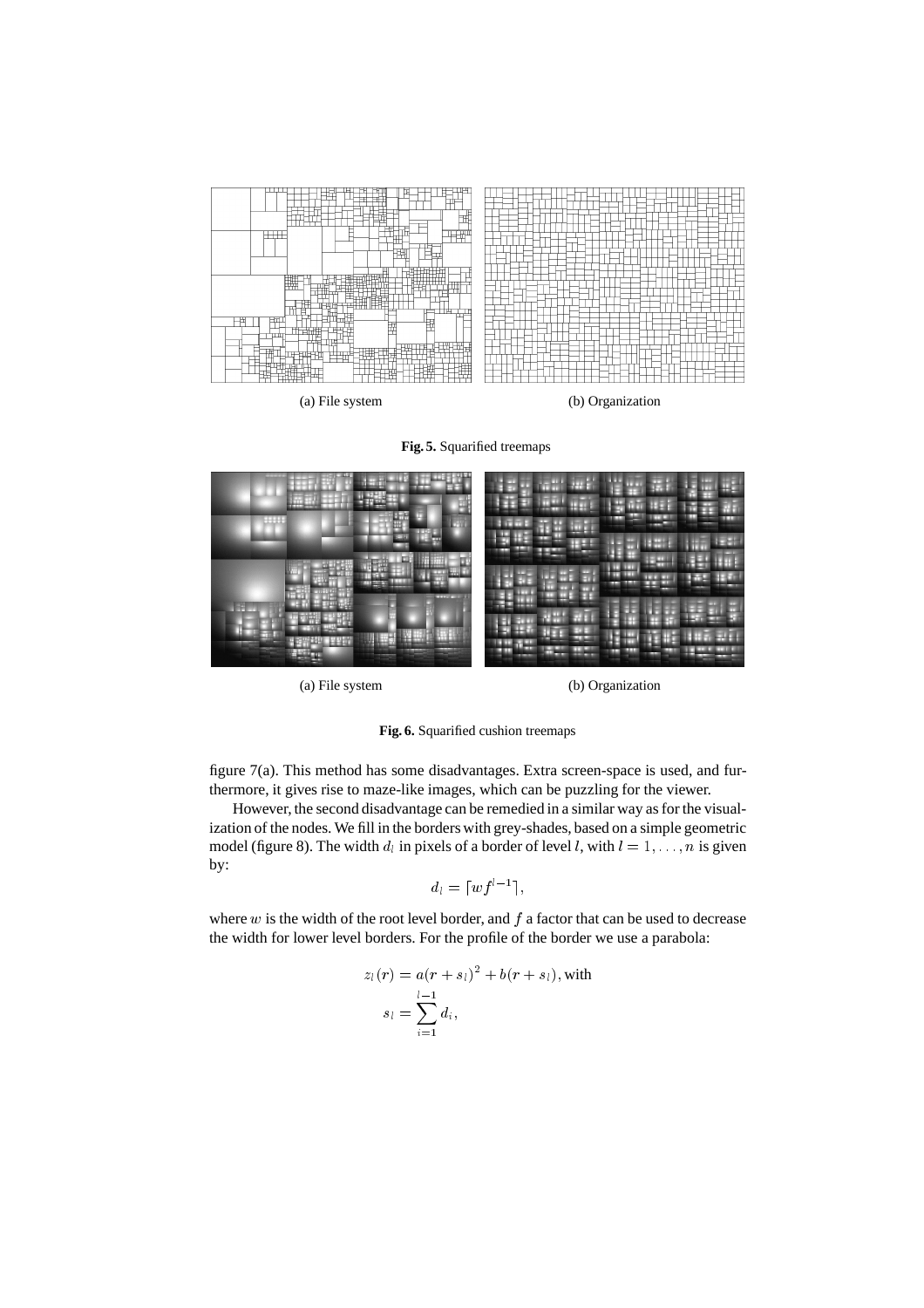where  $z_l(r)$  is the height of the profile for level l, r is the distance from the outside of the border for this level, and  $a$  and  $b$  are two coefficients that control the shape of the parabola.



(a) Nesting



(b) Frames



**Fig. 7.** Binary tree

Figure 7(b) shows the result for the binary tree. In this (exaggerated) example we used  $w = 8$ ,  $f = 1$ ,  $a = -1$ , and  $b = 16$ , which gives a parabola with its top shifted to the interior. Figure 7(c) gives the profile of the frames for this example. Applications of a similar profile are shown in figure 9. This gives the following effects:

- **–** nested borders appear as solid frames;
- **–** the depth of each node in the tree is visualized directly via the height of the frame that surrounds it;
- **–** neighbouring first level boundaries, such as the boundary between node 4 and 5, get an indent, because of the shift of the parabola;
- **–** neighbouring second level boundaries, such as the boundary between node 2 and 3, have a smooth top;
- **–** lower level boundaries have a sharp top.

# **5 Discussion**

We have presented two extensions to the standard treemaps. First, we have shown how rectangles can be forced to be more square. This gives rectangles that are easier to com-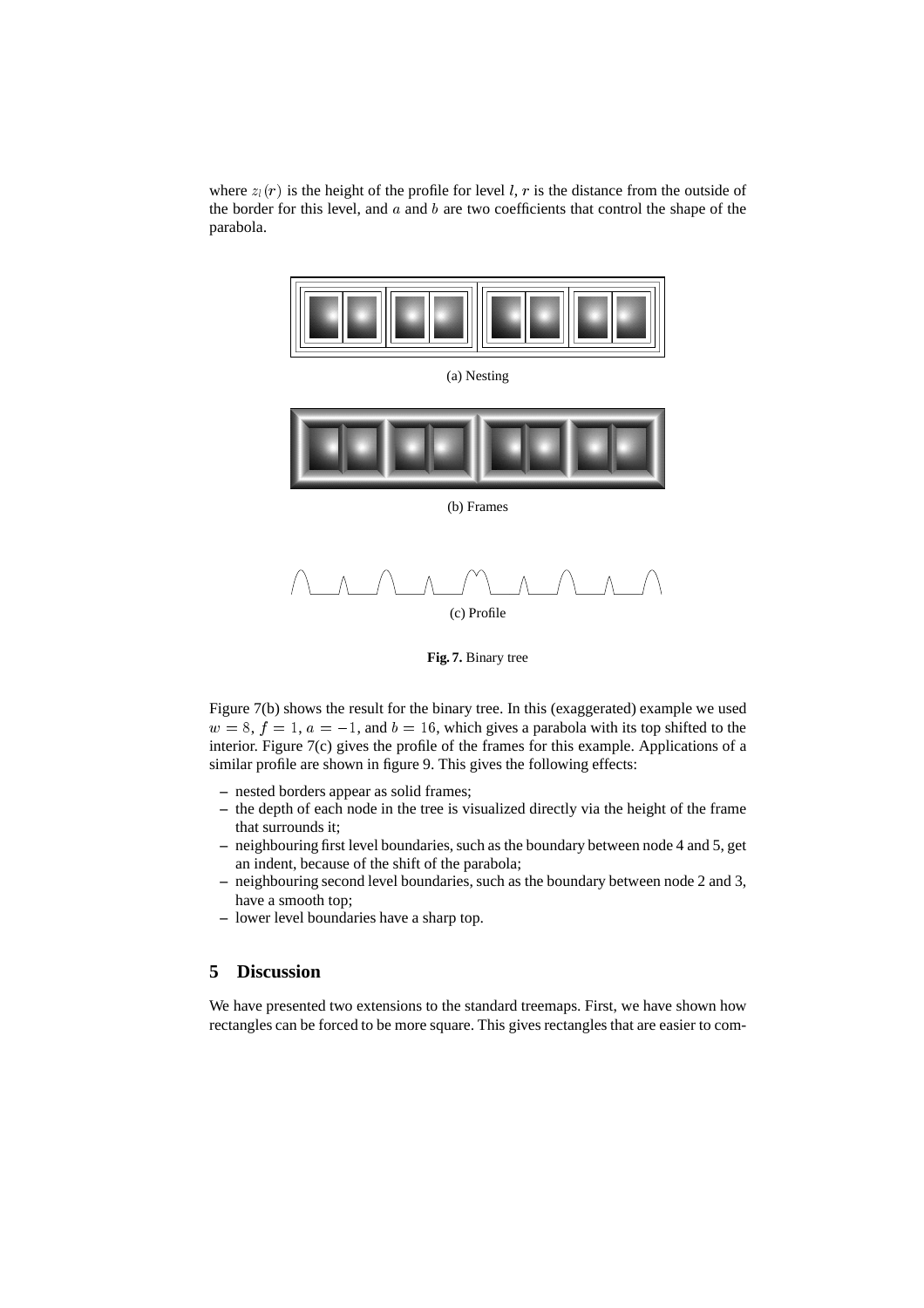

**Fig. 8.** Profile for frames



(a) File system (b) Organization

**Fig. 9.** Framed squarified treemaps

pare, to point at, and that can represent sizes more accurately. Second, we have shown how frames can be used to improve the perception of structure. However, both methods have their limitations. With squarification, the relative ordering of siblings is lost and images tend to be less regular, with less standard patterns, than standard treemaps. When structure of the tree is important and ordering in the data is not, the methods presented here will be very useful.

### **References**

- 1. A. Bruggemann-Klein and D. Wood. Drawing trees nicely with tex. *Electronic Publishing*, 2(2):101–115, 1989.
- 2. S.K. Card, G.G. Robertson, and J.D. Mackinlay. The information visualizer, an information workspace. In *Proc. of ACM CHI'91, Conference on Human Factors in Computing Systems*, pages 181–188, 1991.
- 3. R. Chimera, K. Wolman, and B. Shneiderman. Evaluation of three interfaces for browsing hierarchical tables of contents. Technical Report Technical Report CAR-TR-539, CS-TR-2620, University of Maryland, February 1991.
- 4. S.G. Eick. Visualization and interaction techniques. In *CHI97 Tutorial notes on Information Visualization*. ACM SIGCHI, March 1997.